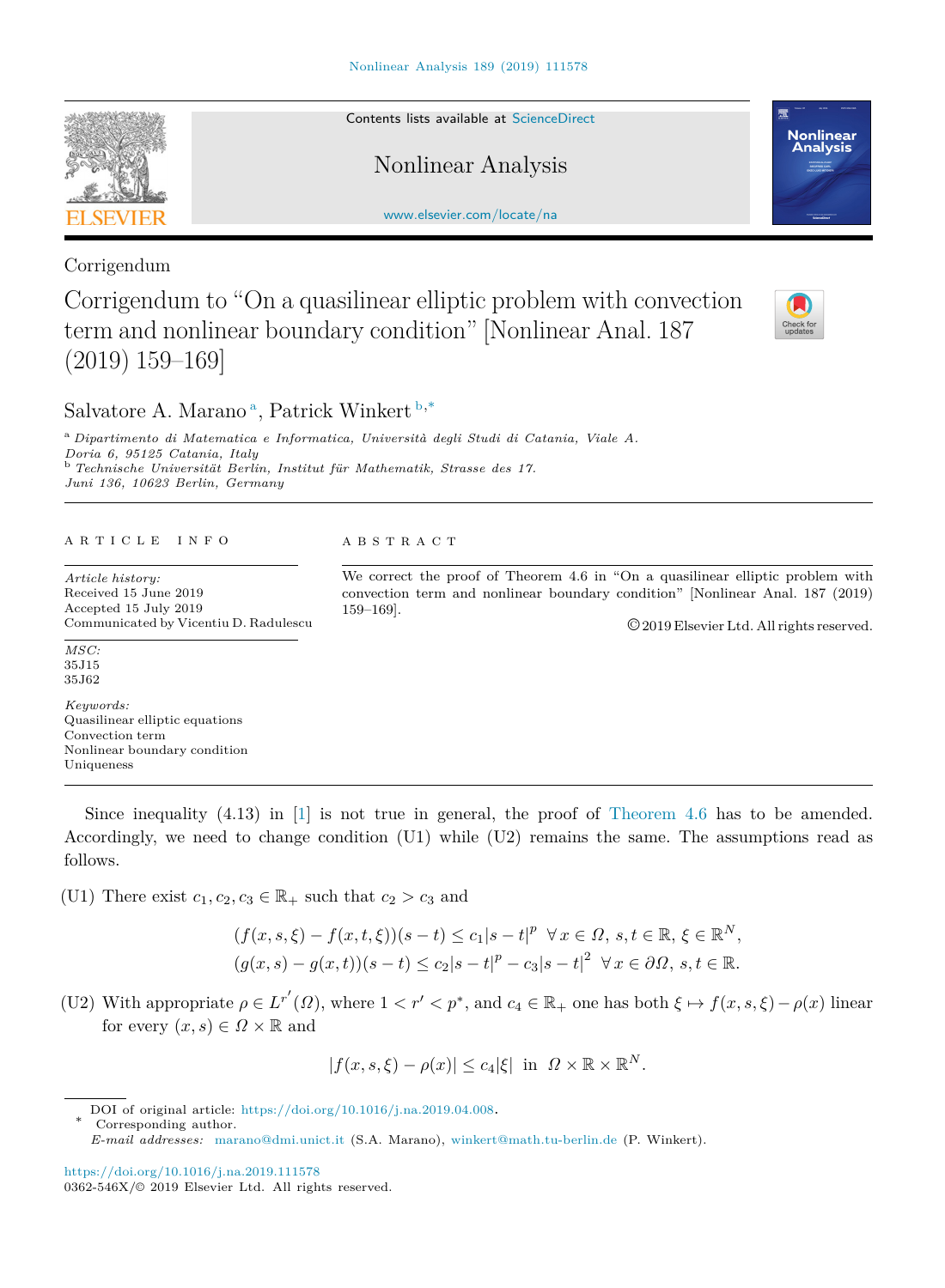<span id="page-1-0"></span>We can now formulate our uniqueness result.

**Theorem 4.6.** *Let (H), (U1), and (U2) be satisfied.*

*(a) If*  $p := 2 > q > 1$  *and* 

<span id="page-1-4"></span><span id="page-1-3"></span><span id="page-1-1"></span>
$$
\max\left\{c_1, \frac{c_2 - c_3}{\zeta}\right\} + \frac{c_4}{\sqrt{\lambda_{1,2,\beta}}} < 1\tag{4.7}
$$

*then*  $(P_\mu)$  admits a unique weak solution for every  $\mu > 0$ . *(b)* If  $p > q := 2$ , then  $(P_{\mu})$  possesses only one weak solution provided

$$
\max\left\{c_1, \frac{c_2}{\zeta}\right\} < 2^{2-p} \quad \text{and} \quad \frac{c_4}{\sqrt{\lambda_{1,2,\beta}}} < \min\left\{\mu, \frac{c_3}{\zeta}\right\}.\tag{4.8}
$$

**Proof.** Fix  $\mu > 0$ . Theorem 4.1 gives a weak solution  $u_{\mu} \in W^{1,p}(\Omega) \cap L^{\infty}(\Omega)$  of  $(P_{\mu})$ . Suppose  $v_{\mu} \in W^{1,p}(\Omega)$ enjoys the same property. Using (3.7) with  $\varphi := u_{\mu} - v_{\mu}$  easily leads to

$$
\langle A_p(u_\mu) - A_p(v_\mu), u_\mu - v_\mu \rangle + \mu \langle A_q(u_\mu) - A_q(v_\mu), u_\mu - v_\mu \rangle + \zeta \int_{\partial \Omega} (|u_\mu|^{p-2} u_\mu - |v_\mu|^{p-2} v_\mu) (u_\mu - v_\mu) d\sigma = \int_{\Omega} (f(x, u_\mu, \nabla u_\mu) - f(x, v_\mu, \nabla u_\mu)) (u_\mu - v_\mu) dx + \int_{\Omega} (f(x, v_\mu, \nabla u_\mu) - f(x, v_\mu, \nabla v_\mu)) (u_\mu - v_\mu) dx + \int_{\partial \Omega} (g(x, u_\mu) - g(x, v_\mu)) (u_\mu - v_\mu) d\sigma.
$$
 (4.9)

(a) Let  $p := 2 > q > 1$ . By monotonicity of  $A_q$ , the left-hand side in [\(4.9\)](#page-1-1) can be estimated through

$$
\langle A_2(u_\mu) - A_2(v_\mu), u_\mu - v_\mu \rangle + \mu \langle A_q(u_\mu) - A_q(v_\mu), u_\mu - v_\mu \rangle + \zeta \int_{\partial \Omega} (u_\mu - v_\mu)(u_\mu - v_\mu) d\sigma \geq \|\nabla (u_\mu - v_\mu)\|_2^2 + \zeta \|u_\mu - v_\mu\|_{2, \partial \Omega}^2 = \|u_\mu - v_\mu\|_{\zeta, 2}^2,
$$
\n(4.10)

where  $\|\cdot\|_{\zeta,2}$  denotes the equivalent norm (2.1). As regards the right-hand side, due to (U1), (U2), Hölder's inequality, and (3.14), we have

<span id="page-1-2"></span>
$$
\int_{\Omega} (f(x, u_{\mu}, \nabla u_{\mu}) - f(x, v_{\mu}, \nabla u_{\mu})) (u_{\mu} - v_{\mu}) dx \n+ \int_{\Omega} (f(x, v_{\mu}, \nabla u_{\mu}) - f(x, v_{\mu}, \nabla v_{\mu})) (u_{\mu} - v_{\mu}) dx \n+ \int_{\partial \Omega} (g(x, u_{\mu}) - g(x, v_{\mu})) (u_{\mu} - v_{\mu}) d\sigma \n\leq c_1 \|u_{\mu} - v_{\mu}\|_2^2 + \int_{\Omega} \left( f\left(x, v_{\mu}, \nabla \left(\frac{1}{2}(u_{\mu} - v_{\mu})^2\right)\right) - \rho(x) \right) dx \n+ c_2 \|u_{\mu} - v_{\mu}\|_{2, \partial \Omega}^2 - c_3 \|u_{\mu} - v_{\mu}\|_{2, \partial \Omega}^2 \n\leq \max \left\{ c_1, \frac{c_2 - c_3}{\zeta} \right\} \|u_{\mu} - v_{\mu}\|_{\zeta, 2}^2 + c_4 \int_{\Omega} |u_{\mu} - v_{\mu}||\nabla(u_{\mu} - v_{\mu})| dx \n\leq \left( \max \left\{ c_1, \frac{c_2 - c_3}{\zeta} \right\} + \frac{c_4}{\sqrt{\lambda_{1, 2, \beta}}} \right) \|u_{\mu} - v_{\mu}\|_{\zeta, 2}^2.
$$
\n(4.11)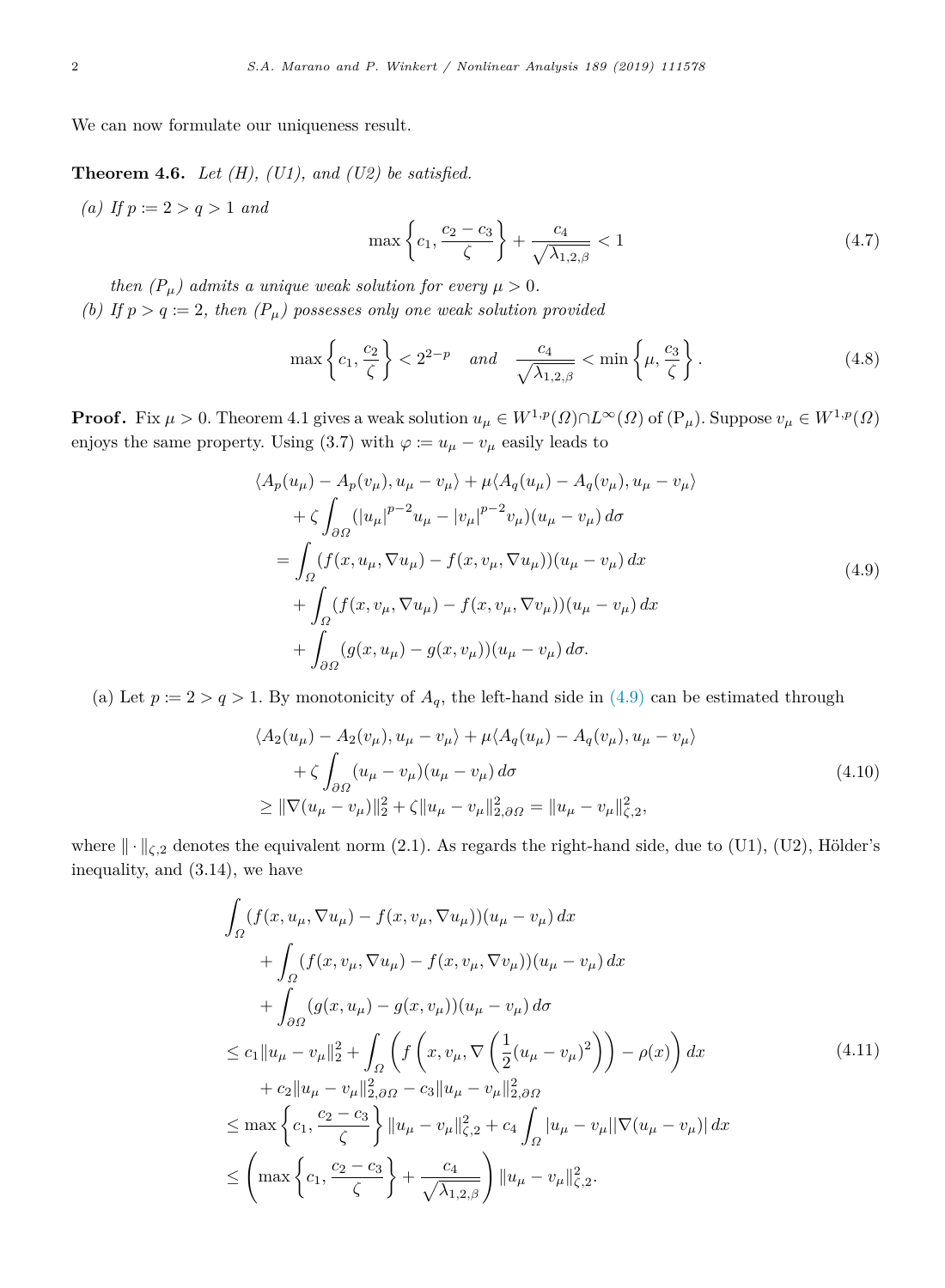Gathering  $(4.9)$  $(4.9)$ – $(4.11)$  $(4.11)$  together now yields

$$
||u_{\mu} - v_{\mu}||_{\zeta,2}^2 \le \left( \max \left\{ c_1, \frac{c_2 - c_3}{\zeta} \right\} + \frac{c_4}{\sqrt{\lambda_{1,2,\beta}}} \right) ||u_{\mu} - v_{\mu}||_{\zeta,2}^2,
$$

which implies  $u_{\mu} = v_{\mu}$  because of  $(4.7)$ .

(b) Let  $p > q := 2$ . Likewise before, the left-hand side of  $(4.9)$  becomes

<span id="page-2-0"></span>
$$
\langle A_p(u_\mu) - A_p(v_\mu), u_\mu - v_\mu \rangle + \mu \langle A_2(u_\mu) - A_2(v_\mu), u_\mu - v_\mu \rangle + \zeta \int_{\partial \Omega} \left( |u_\mu|^{p-2} u_\mu - |v_\mu|^{p-2} v_\mu \right) (u_\mu - v_\mu) d\sigma \geq 2^{2-p} \|\nabla (u_\mu - v_\mu)\|_p^p + \mu \|\nabla (u_\mu - v_\mu)\|_2^2 + \zeta \int_{\partial \Omega} \left( |u_\mu|^{p-2} u_\mu - |v_\mu|^{p-2} v_\mu \right) (u_\mu - v_\mu) d\sigma,
$$
\n(4.12)

while (2.2) entails

$$
\int_{\partial\Omega} \left( |u_{\mu}|^{p-2} u_{\mu} - |v_{\mu}|^{p-2} v_{\mu} \right) (u_{\mu} - v_{\mu}) d\sigma \ge 2^{2-p} \|u_{\mu} - v_{\mu}\|_{p,\partial\Omega}^p. \tag{4.13}
$$

Thus, from  $(4.12)$  $(4.12)$ – $(4.13)$  $(4.13)$  it follows

<span id="page-2-2"></span><span id="page-2-1"></span>
$$
\langle A_p(u_\mu) - A_p(v_\mu), u_\mu - v_\mu \rangle + \mu \langle A_2(u_\mu) - A_2(v_\mu), u_\mu - v_\mu \rangle + \zeta \int_{\partial \Omega} \left( |u_\mu|^{p-2} u_\mu - |v_\mu|^{p-2} v_\mu \right) (u_\mu - v_\mu) d\sigma \ge 2^{2-p} \|u_\mu - v_\mu\|_{\zeta, p}^p + \mu \|\nabla (u_\mu - v_\mu)\|_2^2.
$$
\n(4.14)

As in (a), by applying (U1), (U2), Hölder's inequality, and  $(3.14)$ , we have for the right-hand side of  $(4.9)$  $(4.9)$ 

<span id="page-2-3"></span>
$$
\int_{\Omega} (f(x, u_{\mu}, \nabla u_{\mu}) - f(x, v_{\mu}, \nabla u_{\mu})) (u_{\mu} - v_{\mu}) dx \n+ \int_{\Omega} (f(x, v_{\mu}, \nabla u_{\mu}) - f(x, v_{\mu}, \nabla v_{\mu})) (u_{\mu} - v_{\mu}) dx \n+ \int_{\partial \Omega} (g(x, u_{\mu}) - g(x, v_{\mu})) (u_{\mu} - v_{\mu}) d\sigma \n\leq c_1 \|u_{\mu} - v_{\mu}\|_{p}^{p} + \int_{\Omega} \left( f\left(x, v_{\mu}, \nabla \left(\frac{1}{2}(u_{\mu} - v_{\mu})^{2}\right)\right) - \rho(x) \right) dx \n+ c_2 \|u_{\mu} - v_{\mu}\|_{p, \partial \Omega}^{p} - c_3 \|u_{\mu} - v_{\mu}\|_{2, \partial \Omega}^{2} \n\leq \max \left\{ c_1, \frac{c_2}{\zeta} \right\} \|u_{\mu} - v_{\mu}\|_{\zeta, p}^{p} + c_4 \int_{\Omega} |u_{\mu} - v_{\mu}||\nabla(u_{\mu} - v_{\mu})| dx \n- c_3 \|u_{\mu} - v_{\mu}\|_{2, \partial \Omega}^{2} \n\leq \max \left\{ c_1, \frac{c_2}{\zeta} \right\} \|u_{\mu} - v_{\mu}\|_{\zeta, p}^{p} + \frac{c_4}{\sqrt{\lambda_{1, 2, \beta}}} \|u_{\mu} - v_{\mu}\|_{\zeta, 2}^{2} - c_3 \|u_{\mu} - v_{\mu}\|_{2, \partial \Omega}^{2}.
$$
\n(4.15)

Combining  $(4.9)$  $(4.9)$  with  $(4.14)$  $(4.14)$ – $(4.15)$  yields

$$
2^{2-p} \|u_{\mu} - v_{\mu}\|_{\zeta,p}^p + \mu \|\nabla(u_{\mu} - v_{\mu})\|_2^2
$$
  
\n
$$
\leq \max \left\{c_1, \frac{c_2}{\zeta}\right\} \|u_{\mu} - v_{\mu}\|_{\zeta,p}^p + \frac{c_4}{\sqrt{\lambda_{1,2,\beta}}}\|u_{\mu} - v_{\mu}\|_{\zeta,2}^2 - c_3\|u_{\mu} - v_{\mu}\|_{2,\partial\Omega}^2,
$$